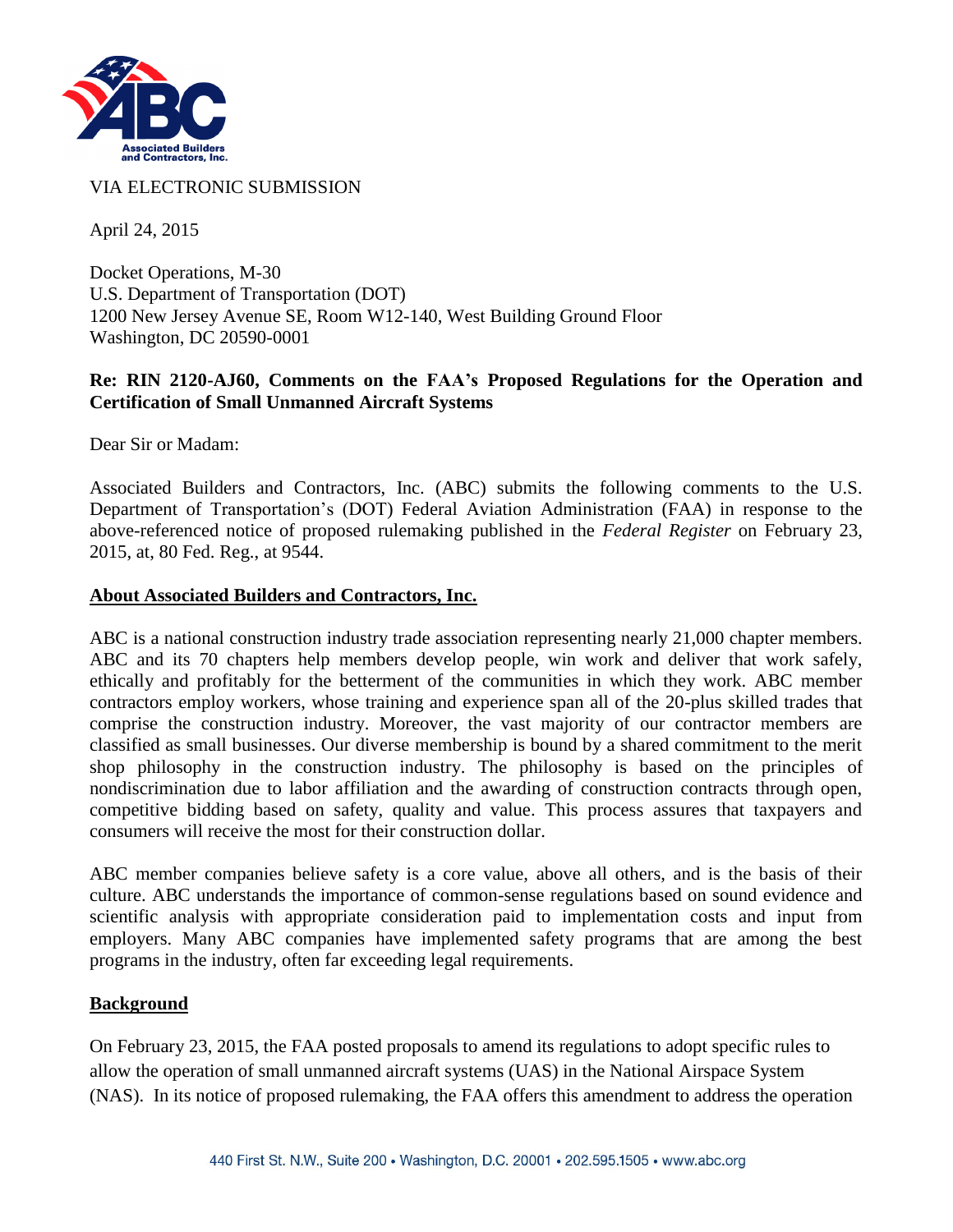of small UAS, certification of their operators, registration, and display of registration markings. The proposed rule intends to eliminate the requirement for certification of small UAS operations and to prohibit model aircraft from endangering the safety of the NAS. ABC welcomes the FAA's decision to codify rules affecting the operation of UAS. The use of this technology has an enormous positive impact on today's economy, and its potential for the future is astounding. Innovators continue to develop the capabilities of UAS that not only expand on their utility but also further ensure their safety. In fact, technology exists today that makes the operation of UAS as safe as any human piloted aircraft.

Below are suggested improvements on the FAA's current amendment that will allow the use of UAS without compromising the FAA's valid safety objectives.

## **ABC's Comments in Response to the FAA's Proposed Regulations for the Operation and Certification of Small Unmanned Aircraft Systems**

### *Visual Line-of-Sight*

 $\overline{a}$ 

The FAA's operational limits include a provision restricting the use of an unmanned aircraft to the visual line-of-sight of the operator or visual observer.<sup>1</sup> The FAA has proposed a visual line-of-sight requirement, explaining that collision avoidance technology is not sufficiently advanced. The FAA's goal here is safety. ABC shares that goal with the FAA and believes exceptional jobsite safety and health practices are inherently good for business. Safety is a core value for ABC members. However, the FAA's provision does not take into account the technology that exists today, which surpasses the safety benefits provided by any line-of-sight requirement. First-Person View technology, Visual and Inertial sensing technology, GPS, the use of multiple cameras and other advanced technologies allow operators to not only have better visual awareness of an aircraft's immediate environment, but also allow safe autonomous operation by the aircraft itself.<sup>2</sup>

In addition to being unnecessary, a line-of-sight restriction eliminates some of the most beneficial opportunities unmanned aircrafts provide. For example, these aircraft give their operators the opportunity to survey construction projects (e.g. underside of bridges, tall buildings, pipeline and power line inspections, and land surveying) that would otherwise be a physical challenge or cost prohibitive. Importantly, the use of unmanned aircraft would also allow companies to better protect the safety of their workers and use unmanned aircraft to provide visuals of areas that would place a human observer at a high risk of danger. Thus, avoiding this restriction is particularly important in the

 $1$  Members have noted a desire for further clarification on the operation/visual observer distinction. On April 9, 2015, at a Small Business Administration roundtable, the FAA indicated the operator of the UAS must maintain visual contact the entire time operating. A visual observer can be added but does not take away the requirement for the operator to maintain visual contact. This is unclear in the regulatory text as written.

 $2$  This was demonstrated on January 6, 2015 at the Consumer Electronics Show (CES). Ascending Technologies using Intel Real Sense processing, demonstrated the autonomous collision avoiding systems by navigating complex, controlled and uncontrolled environments without human control. The demonstration included successful travel through a man-made obstacle course and through the unpredictable terrain of a forest with ease. [\(http://www.cnet.com/videos/intel-shows](http://www.cnet.com/videos/intel-shows-drones-that-sense-and-avoid-obstacles/)[drones-that-sense-and-avoid-obstacles/\)](http://www.cnet.com/videos/intel-shows-drones-that-sense-and-avoid-obstacles/) More of this technology will be on display at the Silicon Valley Drone Show in San Francisco on April 29, 30, and May 1, 2015.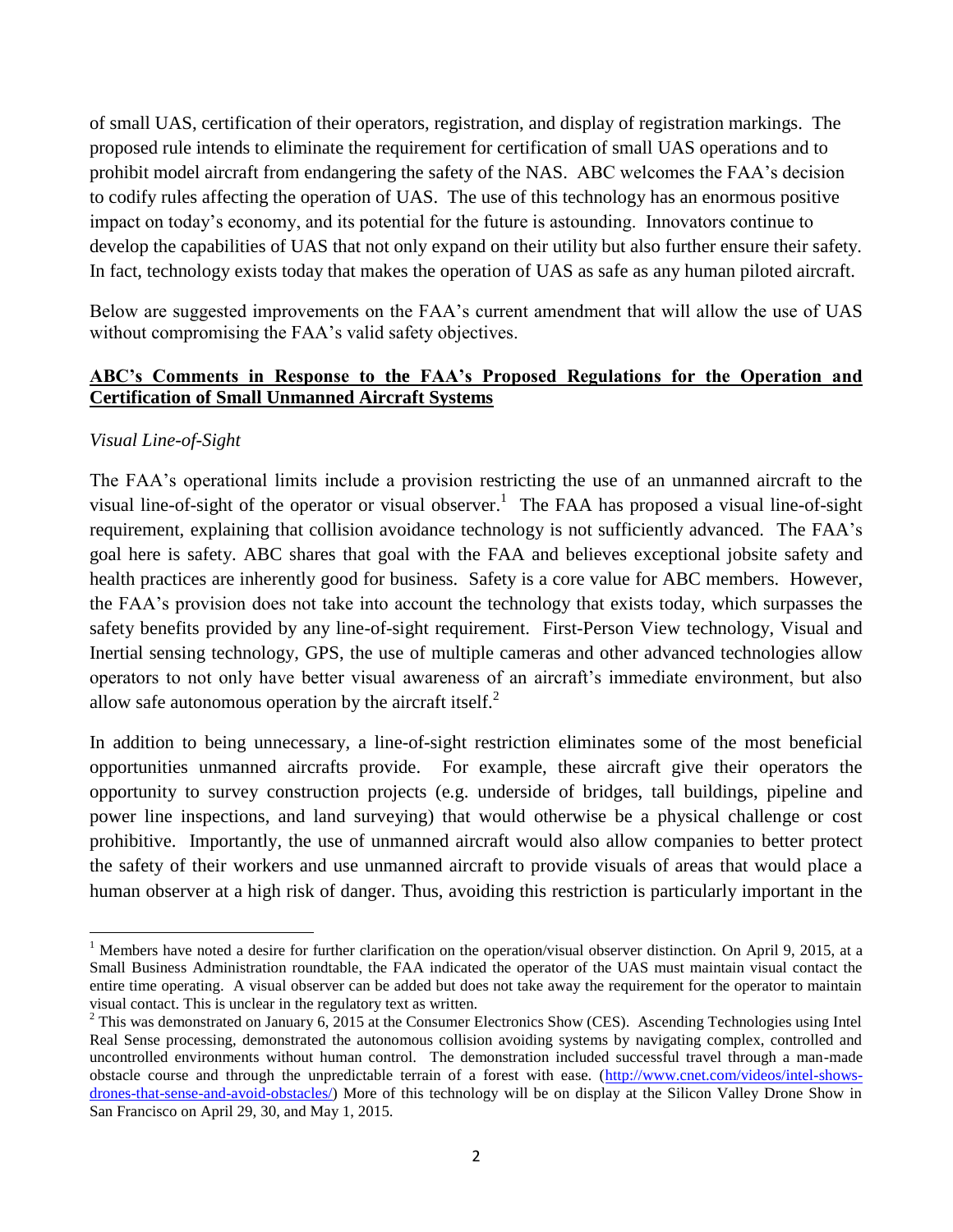construction industry where UAS will enhance the safety of workers. Foregoing a line-of-sight restriction will allow the regulatory process to keep pace with the exponentially developing technology while satisfying the safety concerns of both the FAA and ABC.

# *Daylight-only Operations*

"Daylight-only" operations place severe limitations on the use of small UAS in the construction industry. For example, thermal imaging is a necessary tool especially for roof inspections. Heat is absorbed during the day and at night it is released allowing thermal imaging. Wet areas release heat slower than dry areas showing needed repairs. Using small UAS to conduct this imaging is economical and reaches areas which could not be previously imaged or where human observation was dangerous. In contrast, the UAS operator can safely perform the thermal imaging from the ground or a single location as opposed to traversing dangerous heights especially at night. Additionally, a "daylight-only" limitation is unnecessary if the construction site is heavily lighted. Small UAS operating at night would be equipped with appropriate lighting, would operate at very low altitudes or near structures (space already avoided by manned aircraft), and if necessary could be physically observed with night vision or other similar technologies. Furthermore, most of the collision avoidance technology referred to above is not dependent on daylight.

## *Micro UAS Classification*

ABC welcomes the FAA's designation of a micro UAS classification. ABC agrees that it makes good sense to regulate unmanned aircrafts differently based on their size and utility. ABC would like to see even more relaxed rules for unmanned aircraft under 4.4 pounds. ABC supports the FAA's proposal to allow operations of micro unmanned aircrafts over people not involved in the operation. Construction sites are finite areas of land and air that are already strapped with numerous safety processes to limit risks to both the public and workers who are on-site. Further, for the reasons outlined in this comment, line-of-sight and daylight restrictions are even more unnecessary and burdensome in the context of micro UAS.

## *Operation Over People*

The FAA also restricts operating an unmanned aircraft over a human being who is not directly participating in the operation of small unmanned aircraft. This restriction is overly burdensome, particularly to those in the construction industry, where vertical structures in various stages of the construction process can more than adequately protect workers from potential UAS equipment failure. ABC proposes lifting this restriction as long as all those working on the construction site where an unmanned aircraft will be utilized are required to wear hard hats and have been provided an orientation regarding the equipment prior to entering the work site, as well as notification of UAS operations prior to commencement of these operations while on site.